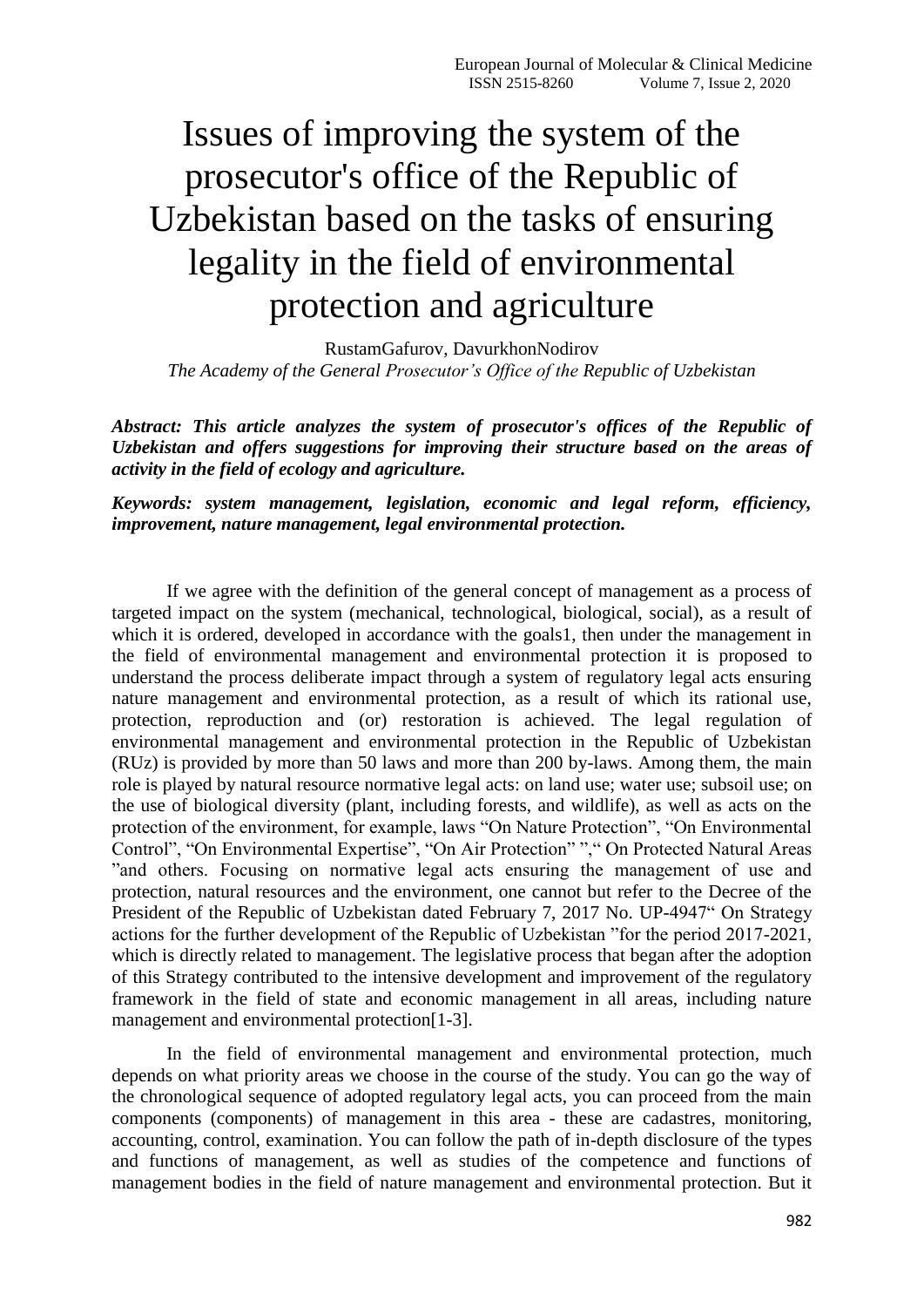seems that the most successful direction will be management research, based on the consideration of issues depending on the objects of nature. That is, revealing the peculiarities of land use, subsurface use, water use, biodiversity management, including the plant world, including forests, as well as wildlife and other nature objects and their protection, it seems possible to provide a comprehensive study in all or almost all of the designated areas [2].

Recognizing management as the most effective research in this area, proceeding from the objects of nature, we turn to the earth, the most important object of nature. Land relations in the Republic of Uzbekistan, including management in the field of land use and land protection, are regulated by the Constitution of the Republic of Uzbekistan, adopted on December 8, 1992, the Land Code of April 30, 1998, laws of August 28, 1998 No. 666-1 "On Land cadastre ", dated December 9, 1992 No. 754-KhP" On Nature Protection ", Decree of the President of the Republic of Uzbekistan dated July 24, 2006 No. UP-3780" On the privatization of land occupied by buildings and structures of legal entities and citizens "and several others normative legal acts. Focusing on improving land use management and land protection, it seems important to note that in Art. 8 of the Land Code of the Republic of Uzbekistan, all lands (more precisely, the land fund of the Republic) are divided into eight categories, depending on the purpose, and the management of each category has its own specifics. Firstly, in addition to the legislative acts cited, the management of agricultural lands is carried out by the laws "On the agricultural cooperative", "On the farm"and "On Dekhkan Farm" adopted on April 30, 1998. In addition, the management of land use and protection of agricultural land is significantly different from the management of land in the other seven categories: settlements; industry, transport, communications, defense and other purposes; environmental, recreational, recreational purposes; historical and cultural purposes; forest fund; water fund; land reserve. An important role is played by the types of management: state, departmental, production and public. The main distinguishing features of management in terms of land categories are subjects of government. The main management entities for all land categories are: Cabinet of Ministers of the Republic of Uzbekistan; The State Committee of the Republic of Uzbekistan for Land Resources, Geodesy, Cartography and the State Cadastre; local authorities, based on their competence and functions, respectively determined by the Constitution of the Republic of Uzbekistan, the Law "On the Cabinet of Ministers of the Republic of Uzbekistan", the Land Code, the Regulation on the State Committee on Geodezcadastre, the laws "On state power in the field"; "On the bodies of self-government of citizens" and other legislative and by-laws. Management, carried out depending on the specific category of land, has a differentiated structure. For example, the management of agricultural land, in addition to these entities, is carried out by: the Ministry of Agriculture; Ministry of Water; Council of farmers, dekhkan farms and owners of personal land; public authorities of the relevant regions, districts; local government bodies of citizens. Considering that the state of the Ministry of Agriculture and Water Management in recent years did not meet modern requirements, especially in the field of introducing market relations and improving the efficiency of agricultural production, on February 13, 2018, the President of the Republic of Uzbekistan signed a resolution on the reorganization of the Ministry of Agriculture and Water Management. According to this resolution, two independent ministries were formed in Uzbekistan - the Ministry of Agriculture and the Ministry of Water Resources with specific tasks assigned to each of them [4-8].

In addition, given the specifics of agricultural production (livestock and crop production), land use management and land protection in this area needs a further in-depth differentiated approach.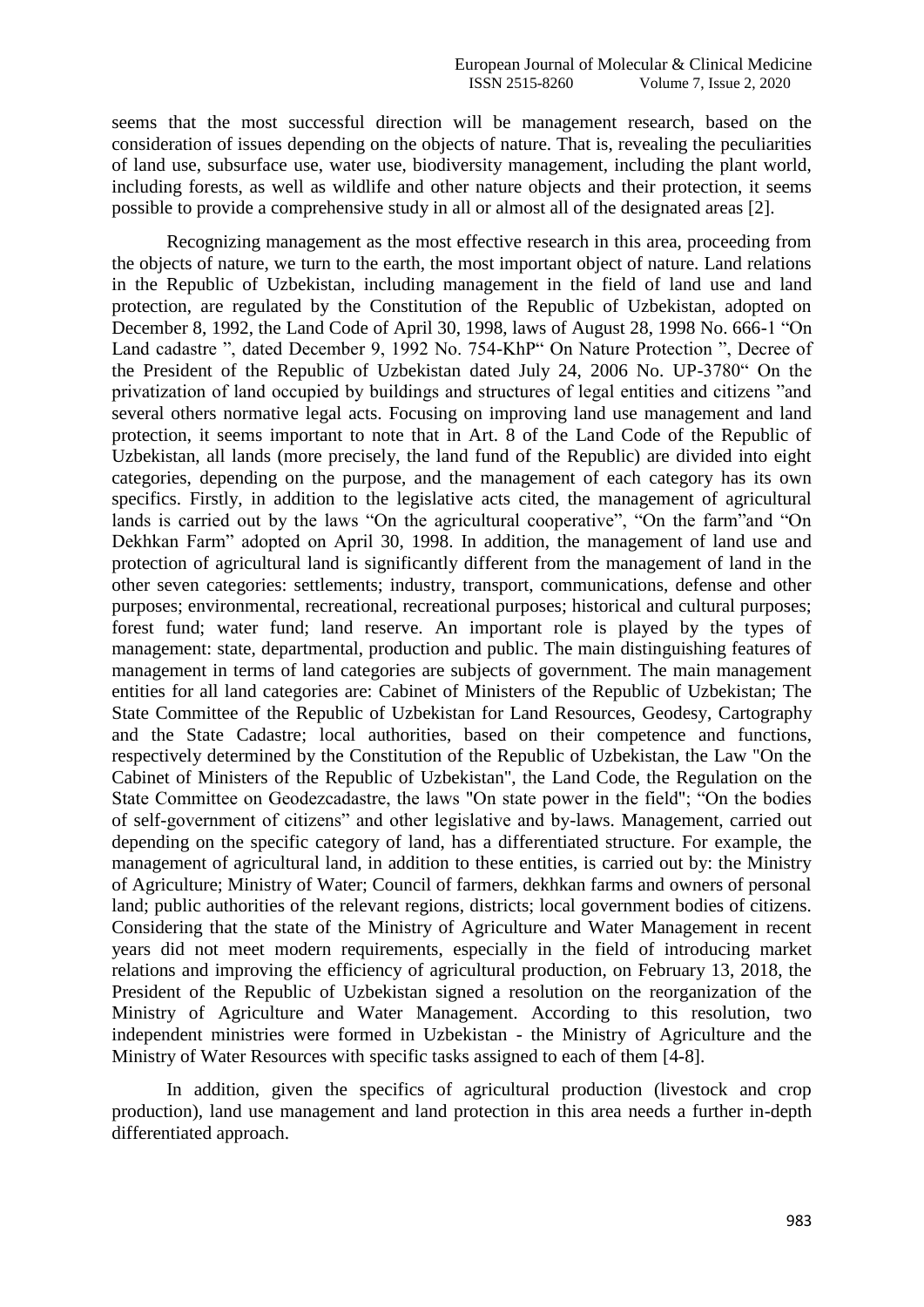Similar differentiated approaches to improving land use management and land conservation are also required in the development of crop production. For example, in the last two years, a significant reduction in sown area with a minimum percentage or yield point of soils used under cotton and cereals and yielding a low yield, allowed using modern innovative technologies to grow expensive products such as saffron on the released areas, as well as to develop gardening and viticulture [15].

An important innovation in the use of agricultural land was the Law of April 18, 2018, which introduced additions and amendments to the Law on Farming (Article 30). In particular, farming is recognized as the main subject of agricultural production in the Republic of Uzbekistan. At the level of the law, the multidisciplinary nature of farms is fixed, which, along with the production of agricultural products, is involved in the processing, storage and sale of agricultural products, industrial production, work, services and other activities not prohibited by law. The register of multidisciplinary farms is maintained by the Council of farms, dekhkan farms and owners of private land in Uzbekistan. The procedure for maintaining the register of multi-profile farms is established by the Cabinet of Ministers of the Republic of Uzbekistan [11].

In addition, in clause 15 of the Decree of the President of the Republic of Uzbekistan dated April 26, 2018 No. PP-3680 "On Additional Measures to Improve the Activities of Farmers, Dekhkan Farms and Owners of Home Gardens", it is envisaged to provide subsidies for the installation of light greenhouses, the purchase of seeds, seedlings and irrigation funds in the amount of 3 to 10 times the minimum wage on the basis of tripartite agreements and the allocation of grants for vocational training in vocational training centers, colleges and higher educational institutions, retraining and advanced training of managers and workers of farm and dekhkan farms and owners of household lands in the field agricultural technologies, horticulture, vegetable and animal husbandry, poultry farming, fish farming and beekeeping [12].

The main regulatory legal acts directly providing management in the field of subsoil use, water use and biological diversity, respectively, are the Law of December 13, 2002 No. 444-11 "On Subsoil", the Resolution of the Cabinet of Ministers of the Republic of Uzbekistan dated July 13, 2017 No. 494 "On Approval of the updated Regulation on the State Committee of the Republic of Uzbekistan on geology and mineral resources and measures to stimulate workers in the geological industry ", resolution of the President of the Republic of Uzbekistan dated March 1, 2018 No. PP-3578 "On measures to radically improve the activities of the State Committee of the Republic of Uzbekistan on geology and mineral resources", Law of May 6, 1993 No. 837-KhP "On water and water use", resolution of the President of the Republic of Uzbekistan dated August 9, 2007 No. PP-683 "On Accession to International Treaties", Decree of the President of the Republic of Uzbekistan dated April 17, 2018 No. UP-5418 "On Measures for the Fundamental Improvement of the System of State Administration of Agriculture and Water Management"; 1992 Convention on Biological Diversity; Laws dated September 19, 2016 No. UP-408 "On Protection and Use of the Animal World" (in the new edition), dated September 21, 2016 No. UP-409 "On Protection and Use of the Plant World" (in the new edition), dated April 16, 2018 No. UP-475 "On the Forest" (new edition), Resolution of the Cabinet of Ministers of the Republic of Uzbekistan dated October 20, 2014 No. 290 "On the regulation of the use of biological resources and on the procedure for licensing procedures in the field of nature management" and other [14-15].

Along with the State Committee on Geology and Mineral Resources in Uzbekistan, there is a State Inspectorate for Supervision of Geological Subsoil Research, the safe conduct of work in industry, mining and the public utilities sector under the Cabinet of Ministers of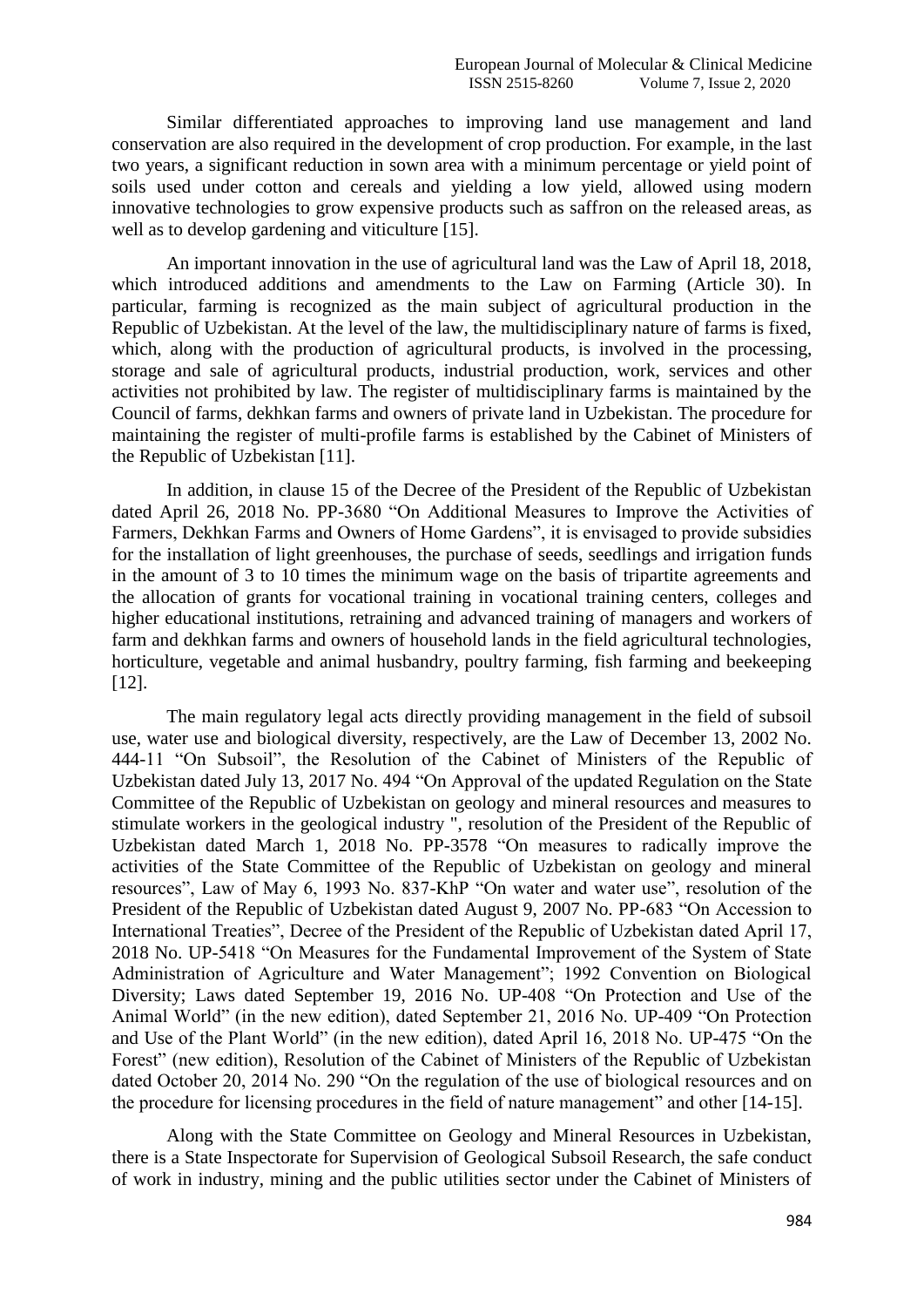the Republic of Uzbekistan. The State Inspectorate is a public administration body specially authorized in the field of industrial and radiation safety, mining relations, carrying out state supervision of compliance by all legal and physical persons in the republic with the requirements of the legislation and regulatory technical documents on industrial and radiation safety, use and protection of mineral resources, and also other measures of state regulation in the prescribed manner. The Regulation on the State Inspectorate for the Supervision of Geological Subsoil Research, the safe conduct of work in industry, mining and the public utilities sector under the Cabinet of Ministers of the Republic of Uzbekistan was approved by resolution No. 131 of May 11, 2011 [13].

Significant innovations in the management of the use and protection of water resources are prescribed by the Decree of the President of the Republic of Uzbekistan "On measures to radically improve the system of state administration of agriculture and water management". Paragraph 3 of this Decree defines the main tasks and activities of the Ministry of Water Resources of the Republic of Uzbekistan, in particular:

implementation of a unified policy in the field of water resources management, coordination of activities of state bodies, economic management bodies and other organizations in the field of rational use and protection of water resources, prevention and elimination of harmful effects of water;

sustainable and rational provision of territories and sectors of the economy with water resources, adoption of measures to ensure the improvement and sustainability of land reclamation conditions;

ensuring reliable functioning of the irrigation and land reclamation system, reservoirs, pumping stations and other water management and hydraulic structures, organization of protection of large and especially important water facilities;

increasing the responsibility of water users and water consumers for the careful and rational use of water resources, increasing the level of water use culture;

introduction of the achievements of science and technology, modern water-saving technologies, best practices in the water sector, innovative methods of managing the system of water management and water use, etc [6].

In order to ensure the most complete and rational use of the rich potential of the forest resources of the republic, further improve the forest management system, increase the efficiency of forest land use, introduce advanced scientific and technical achievements into the industry, modernize and strengthen the material and technical base of forestry, as well as actively attracting foreign investment and the development of eco-tourism in accordance with the Cabinet of Ministers Decree No. 530 of July 19, 2017 "On Measures to Further Improve the Forest Management System", the State Forestry Committee of the Republic of Uzbekistan was formed. The State Committee has territorial divisions in the Republic of Karakalpakstan and regions. In addition, the State Committee of the Republic of Uzbekistan for Forestry is part of the complex of the Cabinet of Ministers of the Republic of Uzbekistan on issues of agriculture and water management, processing of agricultural products and consumer goods [3,8].

In connection with systemic reforms in management, on August 8, 2017, the President of the Republic of Uzbekistan adopted Resolution No. PP-3182 "On Priority Measures to Ensure the Accelerated Socio-Economic Development of Regions". Based on this decision, for the first time in Uzbekistan, a completely new system of organizing the management of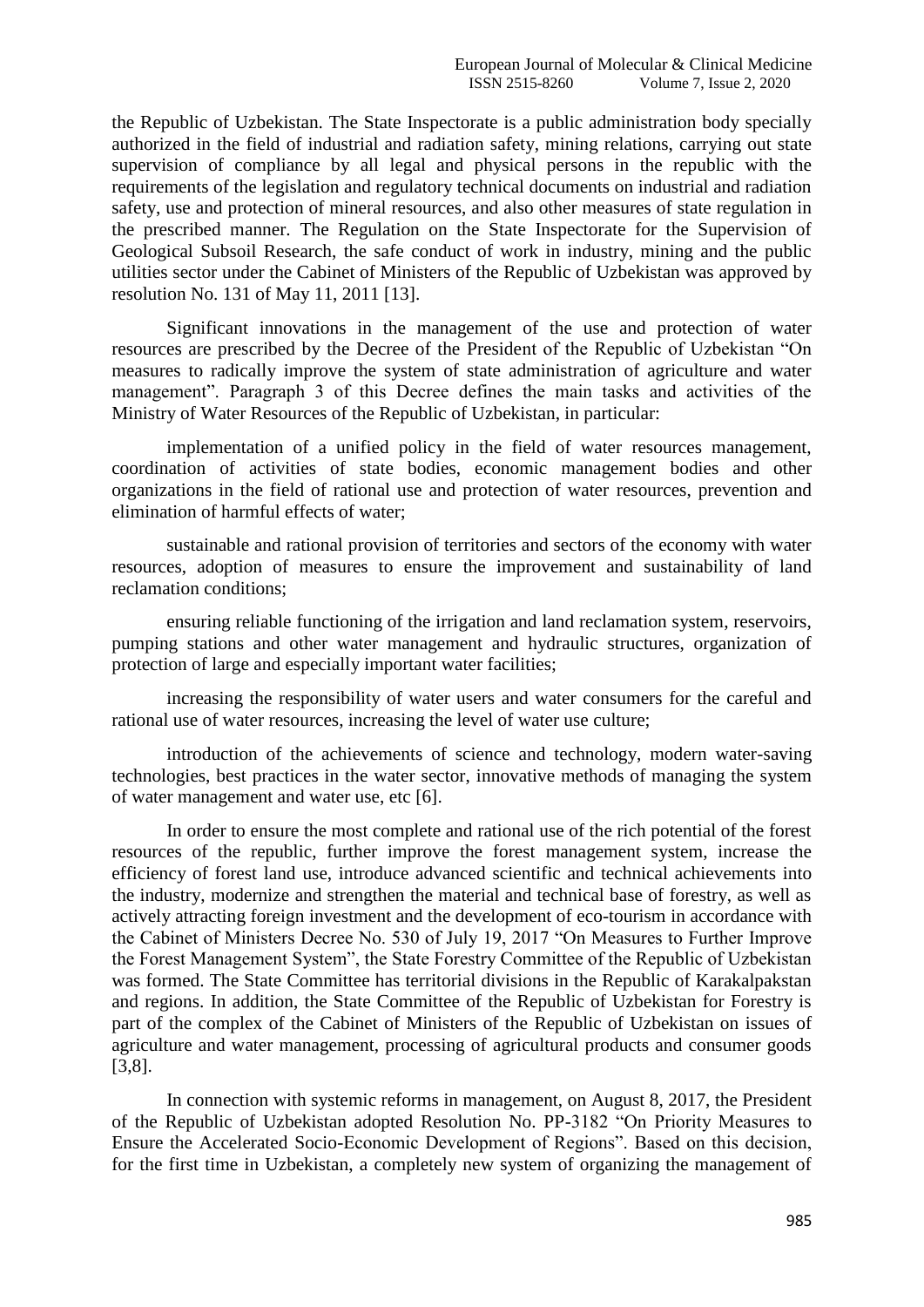socio-economic development, including nature management and environmental protection throughout the republic, was introduced. The territories of the Republic of Karakalpakstan, regions, districts, cities are divided into sectors, which are headed respectively by the chairman of the Zhokarga Kenes (parliament) of Karakalpakstan, khokims of the regions and the city of Tashkent, districts (cities), heads of territorial bodies of the prosecutor's office, internal affairs and the state tax service [6].

Sector leaders have been given authority to organize and solve the tasks of integrated socio-economic development of territories, including important problems of the population. Five tasks are assigned to the main ones, among which the fourth problem is directly related to the research topic: it is necessary to take measures for the targeted use of land allocated for dekhkan farms, household plots, the development of horticulture, animal husbandry, poultry farming, fishing, beekeeping and other activities, assistance to farmers in the organization of agricultural production. For failure to perform the designated tasks, personal responsibility of sector leaders is provided. The work of the sectors is carried out on the principle of "mahalla (municipality) - district (city) - region - republic" [4].

It should be noted that the prosecution authorities of Uzbekistan are actively involved in management processes in the field of environmental protection. The powers of the prosecution authorities in this area are enshrined in a series of legal acts that give the prosecutor a large number of tasks and functions.

Thus, the Constitution of Uzbekistan determines that the supervision of the accurate and uniform implementation of laws on the territory of Uzbekistan is carried out by the Prosecutor General of Uzbekistan and prosecutors subordinate to him. This norm applies to all subordinate legislative acts, including acts in the field of environmental protection.

At the same time, on the basis of hotel legislative acts, the prosecutor's office of Uzbekistan has more specific functions in this area. In particular, in accordance with the Decree of the President of the Republic of Uzbekistan dated 08.08.2017, local prosecutors are identified as heads of the network for the comprehensive socio-economic development of the regions. Among other things, sector leaders are entrusted with the responsibility for implementing comprehensive measures for the efficient use of the natural potential of the regions, the targeted use of land and more.

Also, in accordance with the Decree of the President of the Republic of Uzbekistan "On strengthening the role of prosecution bodies in implementing socio-economic reforms and modernizing the country, ensuring reliable protection of human rights and freedoms" dated 04/18/2017, the priority task of prosecution bodies is to ensure the targeted and rational use of natural resources , land area.

In addition, there are a number of other normative legal acts that in one way or another entrust the prosecution authorities with the task of ensuring the legality and supervision of the implementation of legislation in the field of environmental protection.

At present, several units in the system of prosecution bodies are responsible for overseeing the implementation of environmental legislation.

So, on the basis of the Decree of the President of the Republic of Uzbekistan "On measures to further improve the management system of the agrarian and food sectors" dated March 18, 2020, the posts of the Deputy Prosecutor General and prosecutors of the regions responsible for complying with the requirements of legislation in the field of agriculture were introduced in the structure of the General Prosecutor's Office and local prosecutors economy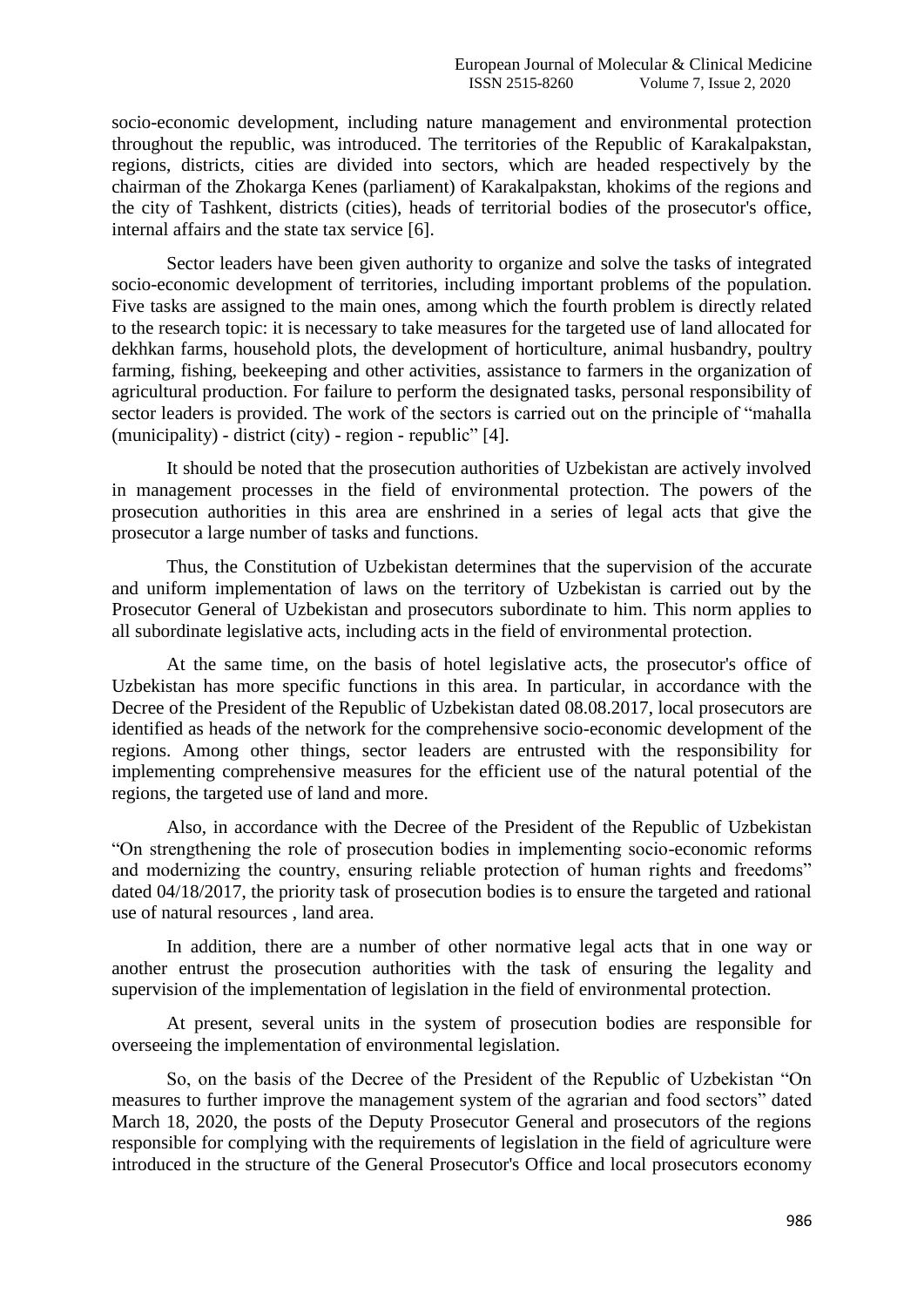and food security, units were established to oversee the implementation of legislation on the development of agricultural and food sectors. These units are entrusted with the tasks of assisting, among other things, in ensuring the rational use of natural resources in the field of agriculture, the widespread introduction of water-saving technologies, and the reintroduction of lands that have been withdrawn from circulation.

Also, in the structure of the prosecutor's bodies, there are units for monitoring the implementation of legislation in the social sphere, which are charged with ensuring environmental safety and environmental protection, improving environmental security, and preventing the harmful effects of waste on the health status of citizens.

It should be noted separately that the structure of the prosecutor's office of the Republic of Karakalpakstan has a separate Aral Sea environmental prosecutor's office, whose specialization is environmental activity.

A special activity will also be carried out by the Office of the General Prosecutor's Office for Supervision of Implementation of Legislation in the Field of Development of the Aydar-Arnasay Lakes System, which is entrusted with the functions of supervising the implementation of legislation on ensuring environmental safety, environmental protection and improving the ecological situation in the region, and taking measures to identify environmental offenses, their suppression and the adoption of measures against offenders.

Despite the presence of the above units, to date, there are no specialized units in the entire structure of the prosecution authorities, and the existing units are fragmented. It should be noted that to date there is also no single departmental act regulating the activities of the prosecution authorities of Uzbekistan in the field of environmental protection.

These shortcomings indicate the need for further improvement of the structure of the prosecution authorities of Uzbekistan.

Based on the analysis, we can conclude that the effectiveness of environmental management and environmental protection in Uzbekistan will depend on: the availability of highly qualified specialists at all levels of management who are able to correctly understand and fulfill the tasks assigned to them; an in-depth, differentiated approach to managing the use and protection of individual nature objects (land, subsoil, water, flora and fauna, etc.) with the possibility of coordinating these activities in a single republican center under the Cabinet of Ministers of the Republic of Uzbekistan; the use of world-class achievements of innovative technologies and management technical support.

Also, based on the study of organizational and regulatory issues, it seems appropriate:

- To establish a single specialized unit in the structure of the Procurator's Office of Uzbekistan, which will be charged with overseeing the implementation of legislation in the field of environmental protection on the basis of the units supervising the implementation of legislation on the development of agricultural and food sectors. This subdivision will have separate departments in regional prosecutor's offices;

- to adopt a single departmental act that will regulate the activities of prosecutors in the field of environmental protection with a detailed description of all tasks, functions and powers of prosecutors in this area;

- to establish specialized prosecutor's offices in regions with the worst environmental situation, following the example of the Priaralskaya Environment Protection Prosecutor's Office, and to give them powers to check environmental legislation in business entities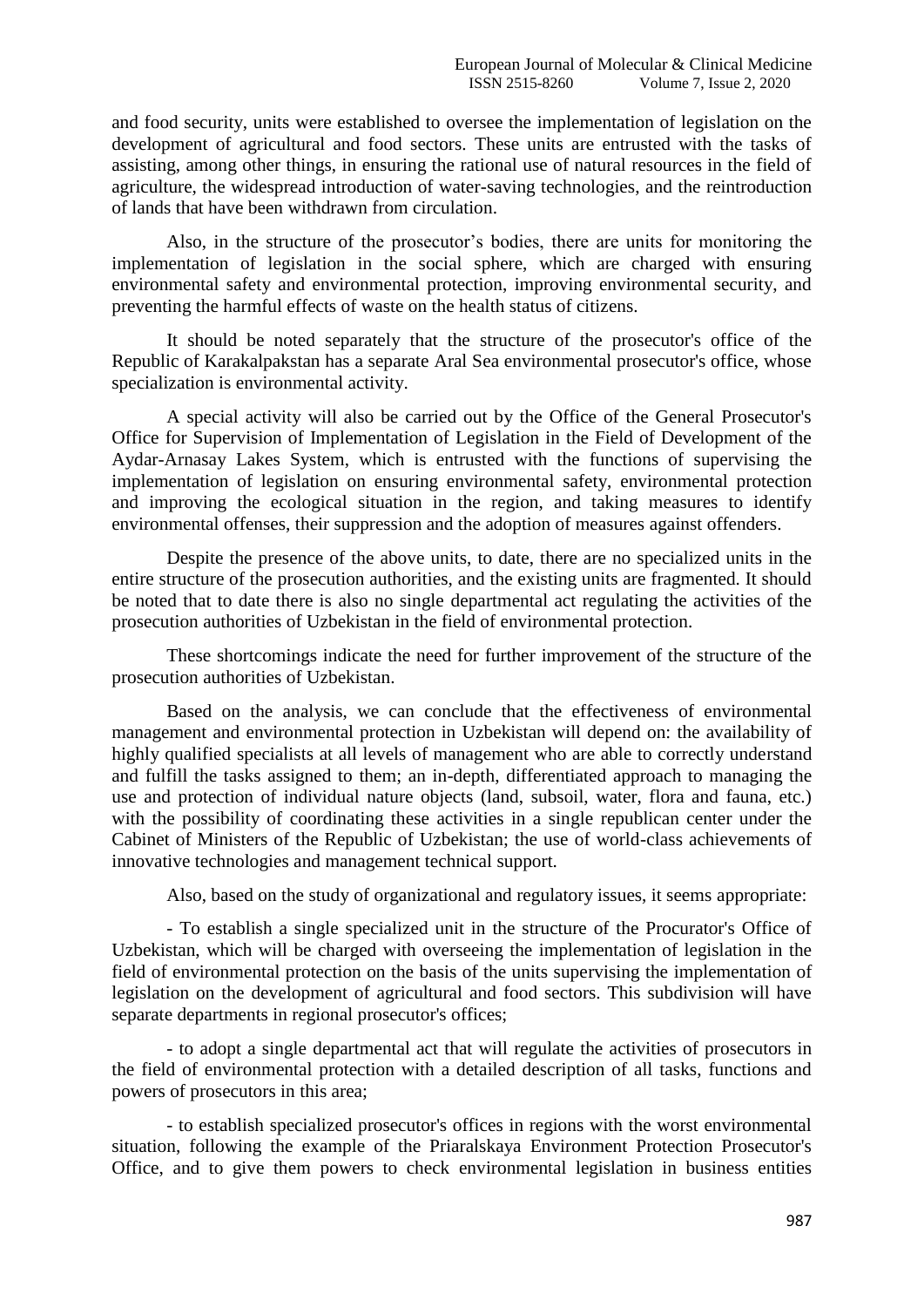without obtaining permission from competent authorities. These measures will enable the prosecutors to react promptly to environmental offences.

These measures will help to improve the efficiency of the prosecutor's supervision in the field of ecology and agriculture, ensure environmental legislation in the field and ultimately ensure a favorable environment and human health.

## **References**:

- [1] FayziyevShokhrudFarmonovich Medical law and features of legal relations arising in the provision of medical services. International journal of pharmaceutical research Volume 11, Issue 3, July - Sept, 2019 P. 1197-1200 doi:10.31838/ijpr/2019.11.03.088 http://www.ijpronline.com/ViewArticleDetail.aspx?ID=11016
- [2] Bryanskaya Elena, FayzievShokhrud, Altunina Anna, Matiukha Alena Topical Issues of an Expert Report in the process of Proving in a Criminal Examination. International Journal of Engineering and Advanced Technology (IJEAT) ISSN: 2249 – 8958, Volume-9 Issue-1, October 2019 5345-5349 DOI: 10.35940/ijeat.A2946.109119
	- a. https://www.ijeat.org/wp-content/uploads/papers/v9i1/A2946109119.pdf
- [3] FayzievShokhrud (2019) Legal Aspects of Transplantology in the Republic of Uzbekistan. Systematic Reviews in Pharmacy, ISSN: 0976-2779, Vol: 10, Issue: 2, Page: 44-47 doi:10.5530/srp.2019.2.08 http://www.sysrevpharm.org//fulltext/196- 1575419211.pdf?1586863081
- [4] Shokhrud F. Fayziev The problem of social stigma during a pandemic caused by COVID-19 International Journal of Advanced Science and Technology Vol. 29, No. 7, (2020), pp. 660-664. http://sersc.org/journals/index.php/IJAST/article/view/13965/7188
- [5] Dae-Hyun Cho[eProsecutors' role and their relationship with the police in South Korea: In](https://www.sciencedirect.com/science/article/pii/S1756061618301782)  [a comparative perspective](https://www.sciencedirect.com/science/article/pii/S1756061618301782)[International Journal of Law, Crime and Justice](https://www.sciencedirect.com/science/journal/17560616) Volume 55 December 2018 Pages 88-96
- [6] Gordon D. Reed, Anita Symonds, Amy Stier, Sarah Peluso, Sarah O. Watson Prosecutor [Preference for Forensic Nurse Testimony: Outcome of Expanding a Forensic](https://www.sciencedirect.com/science/article/pii/S009917672030057X)  [Program](https://www.sciencedirect.com/science/article/pii/S009917672030057X)[Journal of Emergency Nursing](https://www.sciencedirect.com/science/journal/00991767) Volume 46, Issue 3 May 2020 Pages 310-317
- [7] ShiraLeiterdorf-Shkedy, Tali Gal The sensitive [prosecutor: Emotional experiences](https://www.sciencedirect.com/science/article/pii/S0160252718300323)  of prosecutors [in managing criminal proceedings](https://www.sciencedirect.com/science/article/pii/S0160252718300323)[International Journal of Law and](https://www.sciencedirect.com/science/journal/01602527)  [Psychiatry](https://www.sciencedirect.com/science/journal/01602527) Volume 63 March–April 2019 Pages 8-17
- [8] EmelieErnberg, Inga Tidefors, Sara Landströ[mProsecutors' reflections on sexually](https://www.sciencedirect.com/science/article/pii/S0145213416300989)  [abused preschoolers and their ability to stand trial](https://www.sciencedirect.com/science/article/pii/S0145213416300989)[Child Abuse & Neglect](https://www.sciencedirect.com/science/journal/01452134) Volume 57 July 2016 Pages 21-29
- [9] Hans Henseler, Sophie van LoenhoutEducating judges, prosecutors [and lawyers in the use](https://www.sciencedirect.com/science/article/pii/S1742287618300422)  [of digital forensic experts](https://www.sciencedirect.com/science/article/pii/S1742287618300422)[Digital Investigation](https://www.sciencedirect.com/science/journal/17422876) Volume 24, Supplement March 2018 Pages s76-s82
- [10] Heodore P. Cross, Debra Whitcomb [A Microeconomic Model of Opportunistic](https://www.sciencedirect.com/science/article/pii/S2212567115010849)  Financial Crimes: Prosecutorial [Strategy When Firms are too Big to Jail](https://www.sciencedirect.com/science/article/pii/S2212567115010849)[Procedia](https://www.sciencedirect.com/science/journal/22125671)  [Economics and Finance](https://www.sciencedirect.com/science/journal/22125671) Volume 282015 Pages 76-84
- [11] Theodore P. Cross, Debra Whitcom[bThe practice of prosecuting child maltreatment:](https://www.sciencedirect.com/science/article/pii/S0145213417301473)  [Results of an online survey of](https://www.sciencedirect.com/science/article/pii/S0145213417301473) prosecutor[sChild Abuse & Neglect](https://www.sciencedirect.com/science/journal/01452134) Volume 69 July 2017 Pages 20-28
- [12] Igor Radun, JussiOhisalo, Jenni Radun, MattiasWahde, GöranKecklun[dDriver fatigue](https://www.sciencedirect.com/science/article/pii/S1369847813000181)  [and the law from the perspective of police officers and](https://www.sciencedirect.com/science/article/pii/S1369847813000181) prosecutor[sTransportation](https://www.sciencedirect.com/science/journal/13698478)  [Research Part F: Traffic Psychology and Behaviour](https://www.sciencedirect.com/science/journal/13698478) Volume 18 May 2013 Pages 159-167